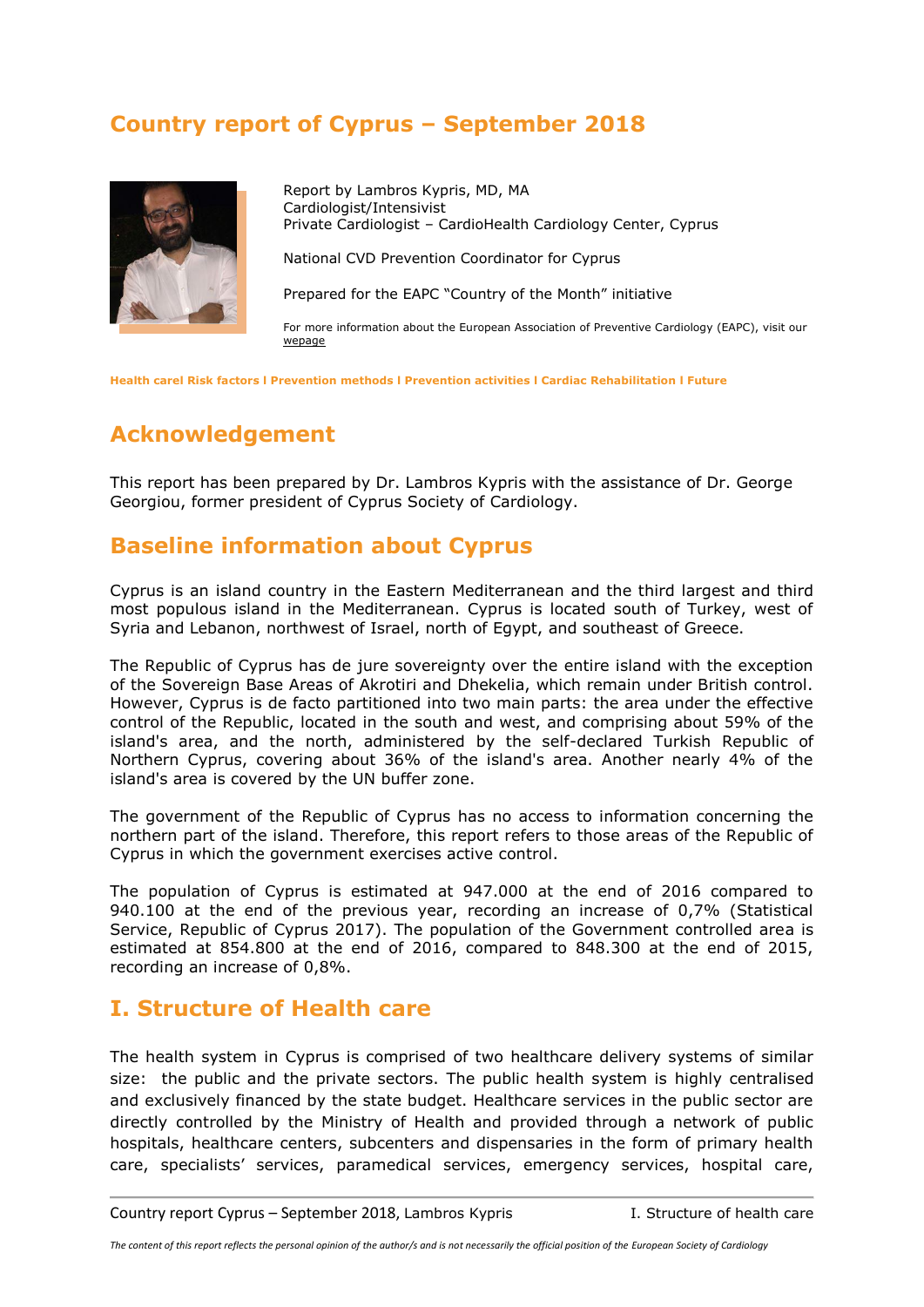pharmaceutical services, dental care, rehabilitation and home care. The public system suffers from long waiting lists for a range of services, including surgery and diagnostic tests, and access for specific groups, such as uninsured illegal immigrants, is problematic. Additionally, coverage in certain services including dental care, long-term care, rehabilitation care and palliative care is limited.

Reference: [Country Cooperation Strategy \(CCS\): WHO](http://apps.who.int/iris/handle/10665/180616)–Cyprus

The private system, on the other hand, is practically completely separate from the public health system, largely unregulated by the Ministry of Health and mostly financed by outof-pocket payments. The private sector suffers from an uncontrolled deployment of highcost medical technology, an oversupply of private practitioners and poor organisation. Supplementary, data and documentation regarding the private system's performance is sparse, given the absence of a universal electronic medical record system to facilitate coordination, continuity of care, and quality improvement.

The number of physicians has increased every year and by 2015 there were 3.6 physicians per 1000 population and 342 beds in hospitals per 100 000 population. Today there are 164 members listed in Cyprus Society of Cardiology including 7 cardio surgeons and 6 paedocardiologists (corresponding to 17 cardiologists per 100 000 inhabitants).

## **Finances**

Unlike in most other countries in the EU, not all of the population is covered by the publicly funded health system. Entitlement to free services is mainly dependent on annual income levels, with the eligibility threshold varying according to the number of dependents. There are also varying eligibility criteria related to chronic diseases. Although exact numbers are not available, around 25% of the population is not covered by the public system. These non-beneficiaries can access all public services by paying fees set by the Ministry of Health, though this is uncommon and most of them visit the private sector.

The present public system is mainly funded through general taxation. Public spending as a share of total health expenses (42.6% in 2015) is the lowest in the EU. Since joining the EU in 2004, each year Cyprus has allocated less of its government budget to health (7.1% of total public expenditure in 2015) than any other EU Member State. As of 2015, total health spending per capita was EUR 1592, which is below the expenditure levels before the financial crisis and well below the EU. As a result, the Cyprus health system is largely financed through out-of-pocket expenditures (49% in 2012).

## **ESTABLISHING A NEW NATIONAL HEALTH SYSTEM**

Major health system reform that would provide universal health care coverage has been mooted since the early 1990s. Although the legal foundation for the new national health system was agreed by the Parliament in 2001 and a Health Insurance Organization tasked with administering the new system has been established, full implementation has been continuously delayed due to uncertainty regarding the costs, contribution rates, financial and administrative autonomy of public hospitals and involvement of private insurers.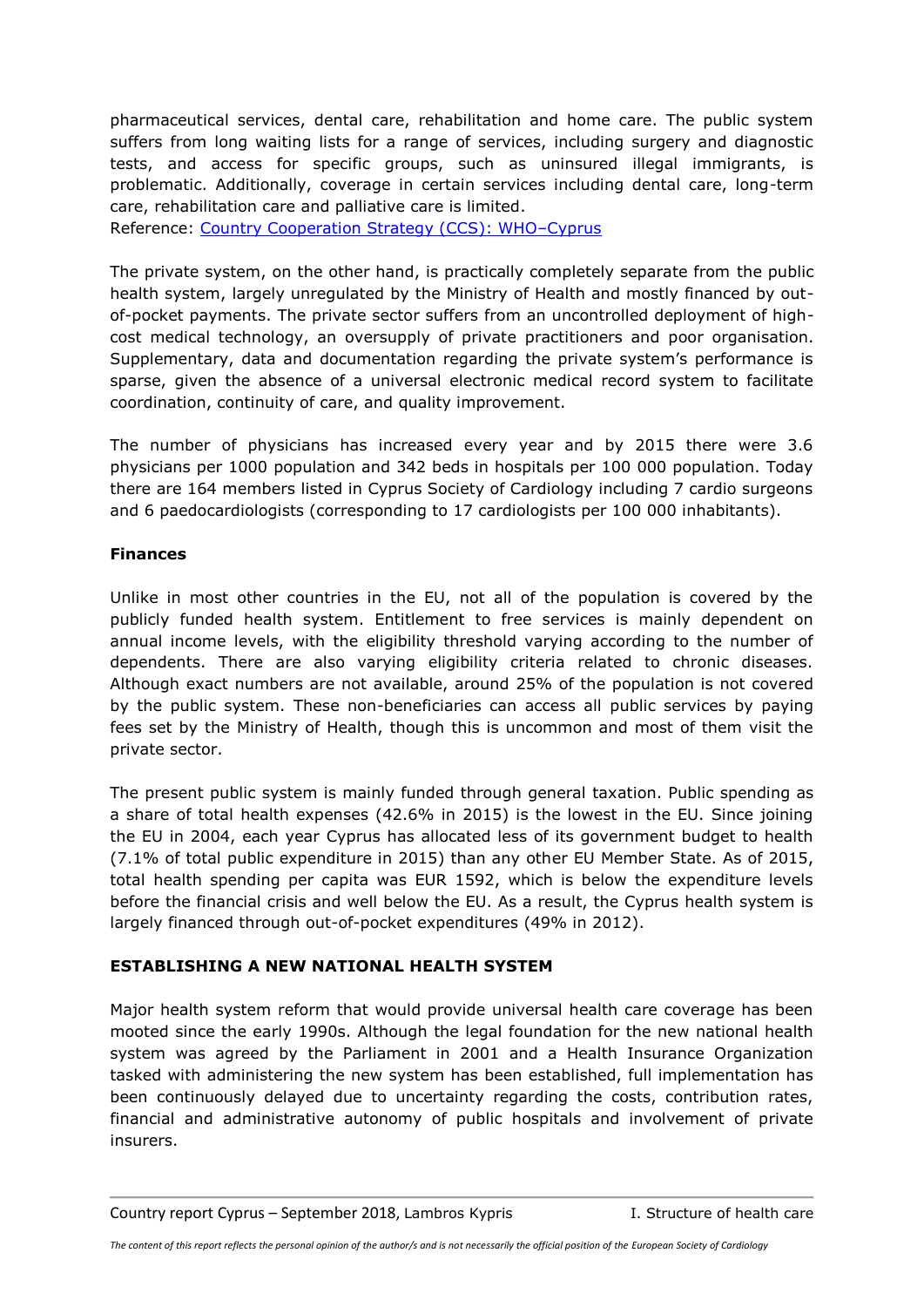Reference: State of Health in the EU - [Cyprus/Country Health Profile 2017](http://www.oecd.org/countries/cyprus/cyprus-country-health-profile-2017-9789264283329-en.htm)

The reform program and timetable were finally agreed by the major parties and the President in July 2016, and parliamentary approval followed a year later. Implementation of the new Health Care System, regarding the primary care, is anticipated to begin in June of 2019.

The proposed National Health System's main characteristics are:

- Financing resources originating in contributions from the Employers, Employees, Self-Employed, Pensioners, Income-earners and the Government,
- Procurement of healthcare services from both the public and private sectors,
- Patient freedom of choosing healthcare service provider,
- Implementation of the Family Doctor concept,
- Financial self-sustainability through the establishment of the Health Insurance Fund,
- Global Budgeting (expenses will not exceed contributions) and providers pricing readjustment mechanism, and
- Universal Coverage.

Reference:<http://www.hio.org.cy/en/strategy.html>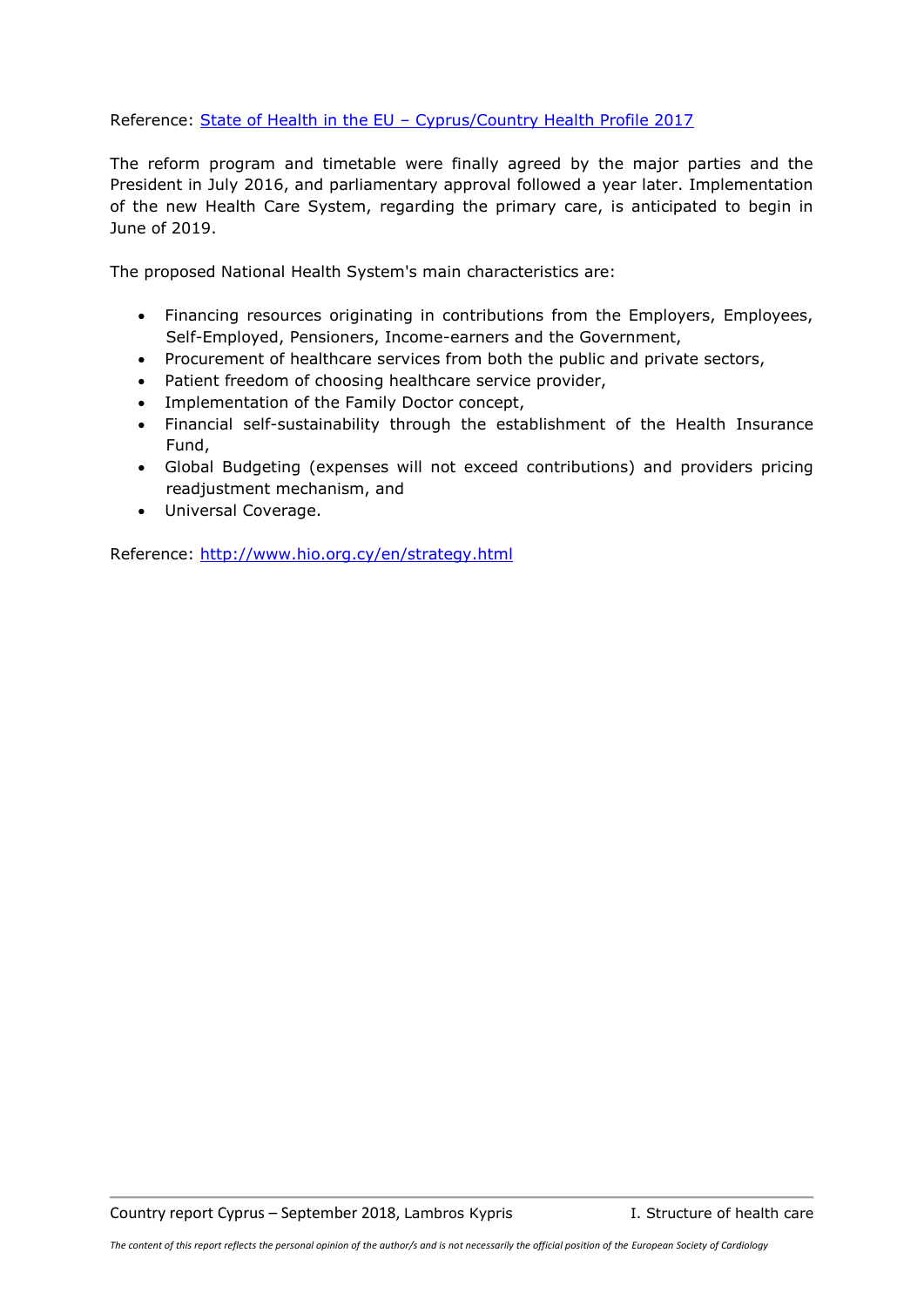## <span id="page-3-0"></span>**II. Risk factor statistics**

#### **CVD Mortality**

In 2015, life expectancy at birth was 81.8 years (EU average 80.6), the seventh highest among all EU countries. Long life expectancy in Cyprus can be mainly attributed to reductions in mortality due to cardiovascular diseases, including heart diseases and stroke. Despite these improvements, cardiovascular diseases remain the main cause of death (36% among women of and 34% among men). (Fig. 1)

Fig 1:



Note. The data are presented by broad ICD chapter. Dementia was added to the nervous system diseases' chapter to include it with Alzheimer's disease (the main form of dementia). Source: Eurostat Database (data refer to 2014).

## **Diabetes mellitus**

There has been a notable increase in the number of deaths due to diabetes over the past decade, making up 7% of all deaths in 2014 (Fig. 2). In 2014 the prevalence of diabetes was 8.9% in males and 6.7% in females (7.8% in total). Although, in recent years, there was an increase in age standardised prevalence of diabetes in males, the trend was stable in females (Fig. 3).

Reference: [http://www.who.int/diabetes/country-profiles/cyp\\_en.pdf?ua=1](http://www.who.int/diabetes/country-profiles/cyp_en.pdf?ua=1)



Fig 2:



*The content of this report reflects the personal opinion of the author/s and is not necessarily the official position of the European Society of Cardiology*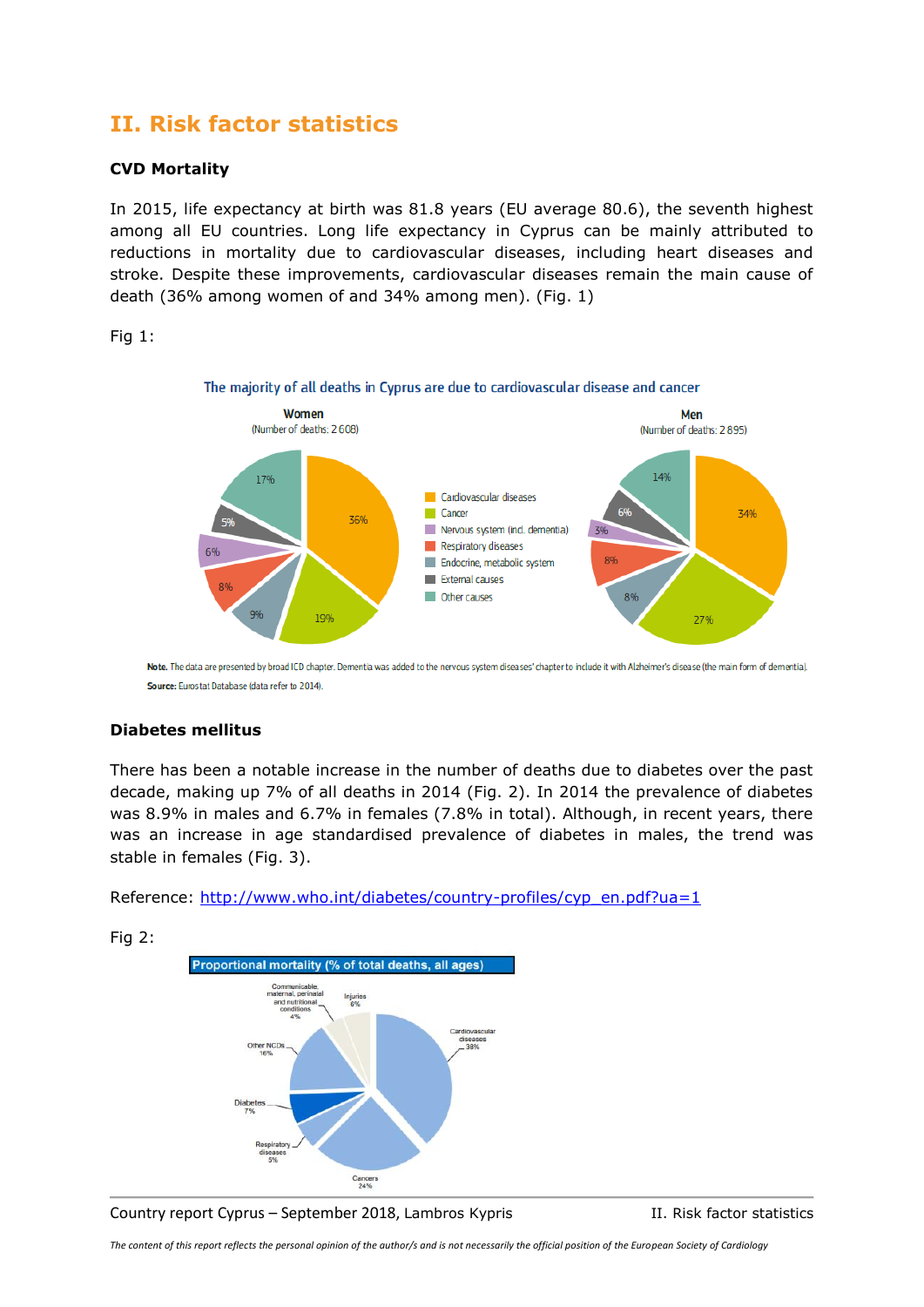Fig 3:



Source Fig 2 and 3: World Health Organization – [Diabetes country profiles, 2016.](http://www.who.int/diabetes/country-profiles/cyp_en.pdf?ua=1)

#### **Smoking**

The percentage of daily smokers in Cyprus in 2014 remains well above the EU average (25.2% in Cyprus versus 21% for the EU average) and fourth highest overall (Fig. 4). Men (38%) are more likely to smoke than women (14%) and as opposed to most EU member States, smoking rates in Cyprus are generally higher among the highly educated (Fig. 5)

|                       | <b>Total</b> | <b>Men</b> | <b>Women</b>                   | Gender<br>difference |
|-----------------------|--------------|------------|--------------------------------|----------------------|
|                       | (%)          |            | <i>(percentage)</i><br>points) |                      |
| EU-28 (*)             | 18.4         | 21.9       | 15.1                           | 6.8                  |
| Belgium (2)           | 16.8         | 18.5       | 15.3                           | 3.2                  |
| <b>Bulgaria</b>       | 27.3         | 35.4       | 19.9                           | 15.5                 |
| <b>Czech Republic</b> | 21.2         | 27.1       | 15.6                           | 11.5                 |
| <b>Denmark</b>        | 12.3         | 12.6       | 11.9                           | 0.7                  |
| Germany               | 15.0         | 16.4       | 13.6                           | 2.8                  |
| <b>Estonia</b>        | 22.7         | 31.8       | 15.0                           | 16.8                 |
| Ireland               |              |            |                                |                      |
| Greece                | 27.0         | 33.3       | 21.3                           | 12.0                 |
| <b>Spain</b>          | 22.2         | 26.2       | 18.5                           | 7.7                  |
| <b>France</b>         | 20.5         | 22.9       | 18.3                           | 4.6                  |
| Croatia               | 24.5         | 28.8       | 20.5                           | 8.3                  |
| <b>Italy</b>          | 17.4         | 21.6       | 13.4                           | 8.2                  |
| <b>Cyprus</b>         | 25.2         | 37.3       | 14.0                           | 23.3                 |
| Latvia                | 24.1         | 36.0       | 14.5                           | 21.5                 |
| Lithuania             | 20.2         | 33.6       | 9.2                            | 24.4                 |
| <b>Luxembourg</b>     | 13.8         | 15.6       | 12.0                           | 3.6                  |
| Hungary               | 25.8         | 31.6       | 20.7                           | 10.9                 |
| <b>Malta</b>          | 18.9         | 21.4       | 16.5                           | 4.9                  |
| <b>Netherlands</b>    | 17.2         | 18.9       | 15.6                           | 3.3                  |
| Austria               | 23.9         | 26.0       | 22.0                           | 4.0                  |
| <b>Poland</b>         | 21.9         | 27.8       | 16.6                           | 11.2                 |
| <b>Portugal</b>       | 16.3         | 22.7       | 10.7                           | 12.0                 |
| <b>Romania</b>        | 19.8         | 32.2       | 8.3                            | 23.9                 |
| <b>Slovenia</b>       | 18.0         | 20.6       | 15.6                           | 5.0                  |
| Slovakia              | 22.6         | 30.0       | 15.6                           | 14.4                 |
| <b>Finland</b>        | 11.6         | 12.7       | 10.5                           | 2.2                  |
| <b>Sweden</b>         | 8.7          | 7.5        | 9.8                            | $-2.3$               |
| <b>United Kingdom</b> | 13.7         | 14.4       | 13.1                           | 1.3                  |
| <b>Norway</b>         | 12.5         | 12.7       | 12.3                           | 0.4                  |
| <b>Turkey</b>         | 27.2         | 41.7       | 13.1                           | 28.6                 |

Fig. 4:

(\*) Estimates

(2) Data with low reliability.

Source: [https://ec.europa.eu/eurostat/statistics-explained/index.php/Tobacco\\_consumption\\_statistics](https://ec.europa.eu/eurostat/statistics-explained/index.php/Tobacco_consumption_statistics)

Country report Cyprus – September 2018, Lambros Kypris II. Risk factor statistics

*The content of this report reflects the personal opinion of the author/s and is not necessarily the official position of the European Society of Cardiology*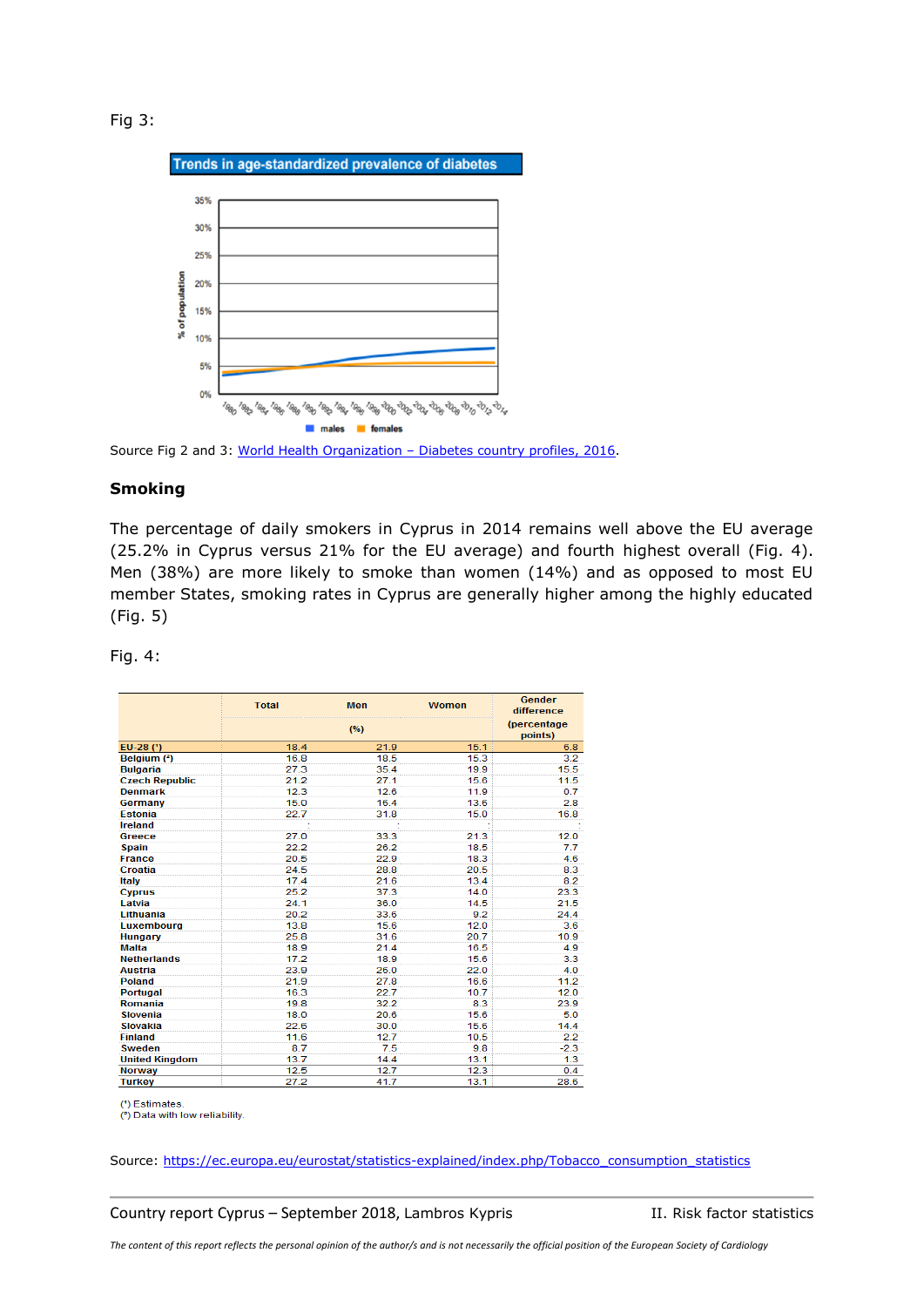

Source: [https://ec.europa.eu/eurostat/statistics-explained/index.php/Tobacco\\_consumption\\_statistics](https://ec.europa.eu/eurostat/statistics-explained/index.php/Tobacco_consumption_statistics)

#### **Obesity**

Obesity is a significant health problem in Cyprus. 15.6% of the adult population is obese, which is the average across EU countries. Particularly alarming is the data on childhood obesity, where more than 25% of adolescents aged 12 to 17 in Cyprus are overweight or obese. Moreover, there has been a marked increase in the prevalence of obesity over a decade (2000 to 2010) mainly in rural areas and among school-aged boys.

Reference: Savva, S.C. et al. (2014), "Overweight and Obesity Prevalence and Trends in Children and Adolescents in Cyprus 2000–2010", Obesity Research & Clinical Practice, Vol. 8, pp. e426-e434

Adulthood obesity prevalence forecasts (2010–2030) predict that in 2020, 25% of men and 21% of women will be obese.

#### **Physical inactivity – Dietary Considerations**

According to estimates generated by WHO, 59.9% of the Cypriot population aged 15 years and over are insufficiently active (men 49.3% and women 63.8%).

Reference: WHO Global Health Observatory Data Repository [online database]. Geneva, World Health Organization, 2013

#### Fig 5: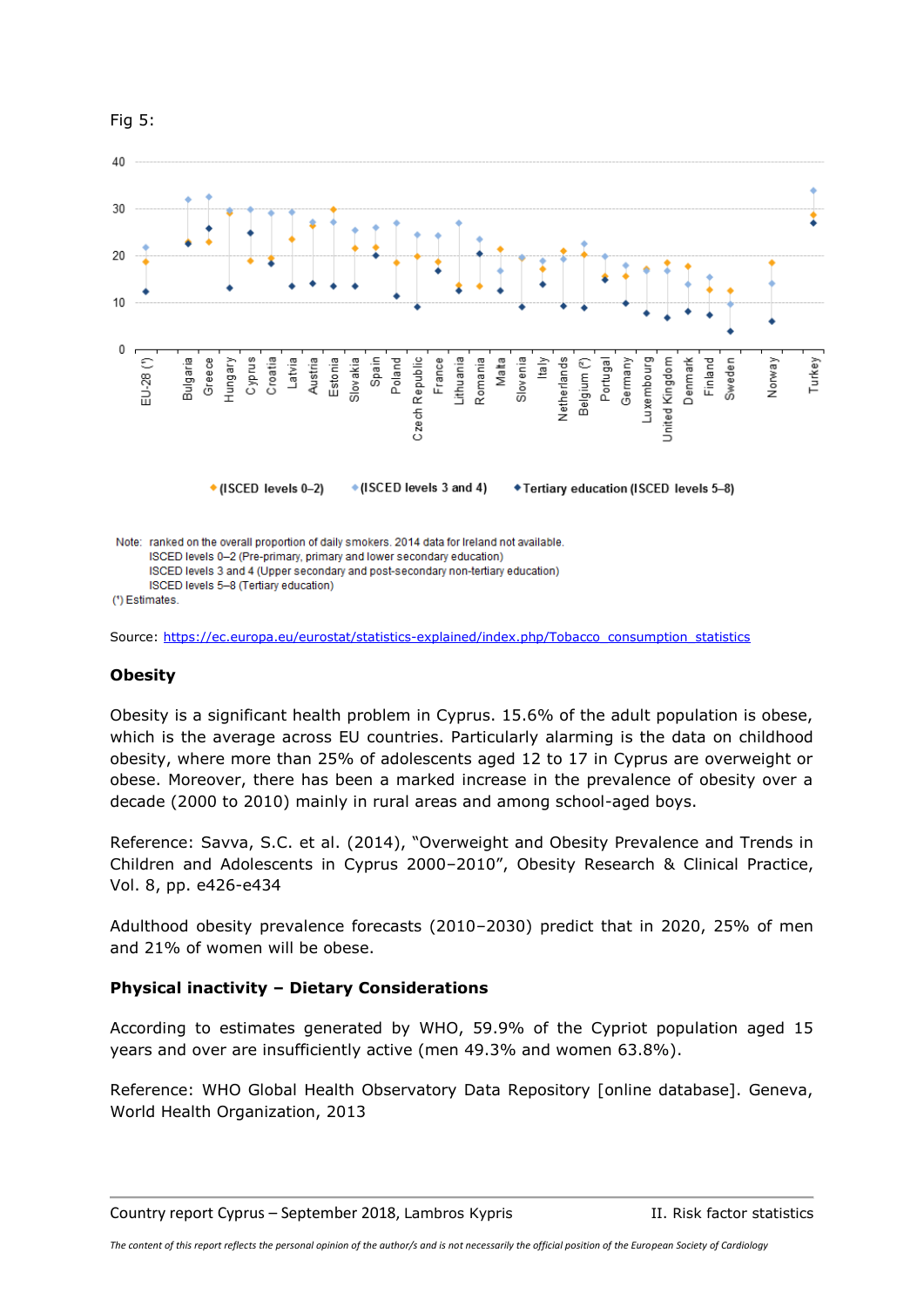Cyprus had a fruit and vegetable supply of 616 grams per capita per day, according to 2009 estimates (WHO/FAO recommendation of >600 grams), whereas data from 2005– 2008 show that salt intake in Cyprus was 5.0 grams for both men and women (WHO/FAO recommendation of <5 grams).

### **Hypertension**

Based on self-reported data from the European Health Interview Survey (EHIS), more than one in six people 15 years or over in Cyprus have hypertension. According to WHO the prevalence of hypertension in the Cypriot population is 31.2% in males and 21.3% in females (26% total).

Reference: World Health Organization - No communicable Diseases (NCD) Country Profiles, 2014

#### **Hypercholesterolemia**

Consistent data regarding the prevalence of hypercholesterolemia in Cyprus is lacking. Although a small-scaled study (1) found that in the elderly the prevalence of hypercholesterolemia (defined as total cholesterol > 200 or use of lipid lowering drugs) was 65%, the actual prevalence in the Cypriot population is estimated at 14% (2).

References:

1) Polychronopoulos E et al, Diet, lifestyle factors and hypercholesterolemia in elderly men and women from Cyprus, Lipids Health Dis. 2005 Sep 6;4:17

2)<https://kypseli.ouc.ac.cy/handle/11128/1452?show=full>

#### **PCI resources**

There are seven Percunateous Coronary Intervention (PCI) capable centers in Cyprus, two in the public and five in the private sectors, located in only two of the five major cities of the country – four in Nicosia and three in Limassol. This has created geographic imbalances and access barriers with excess PCI centers relative to need in some regions and inadequate access in others. All the above PCI centers provide primary PCI services.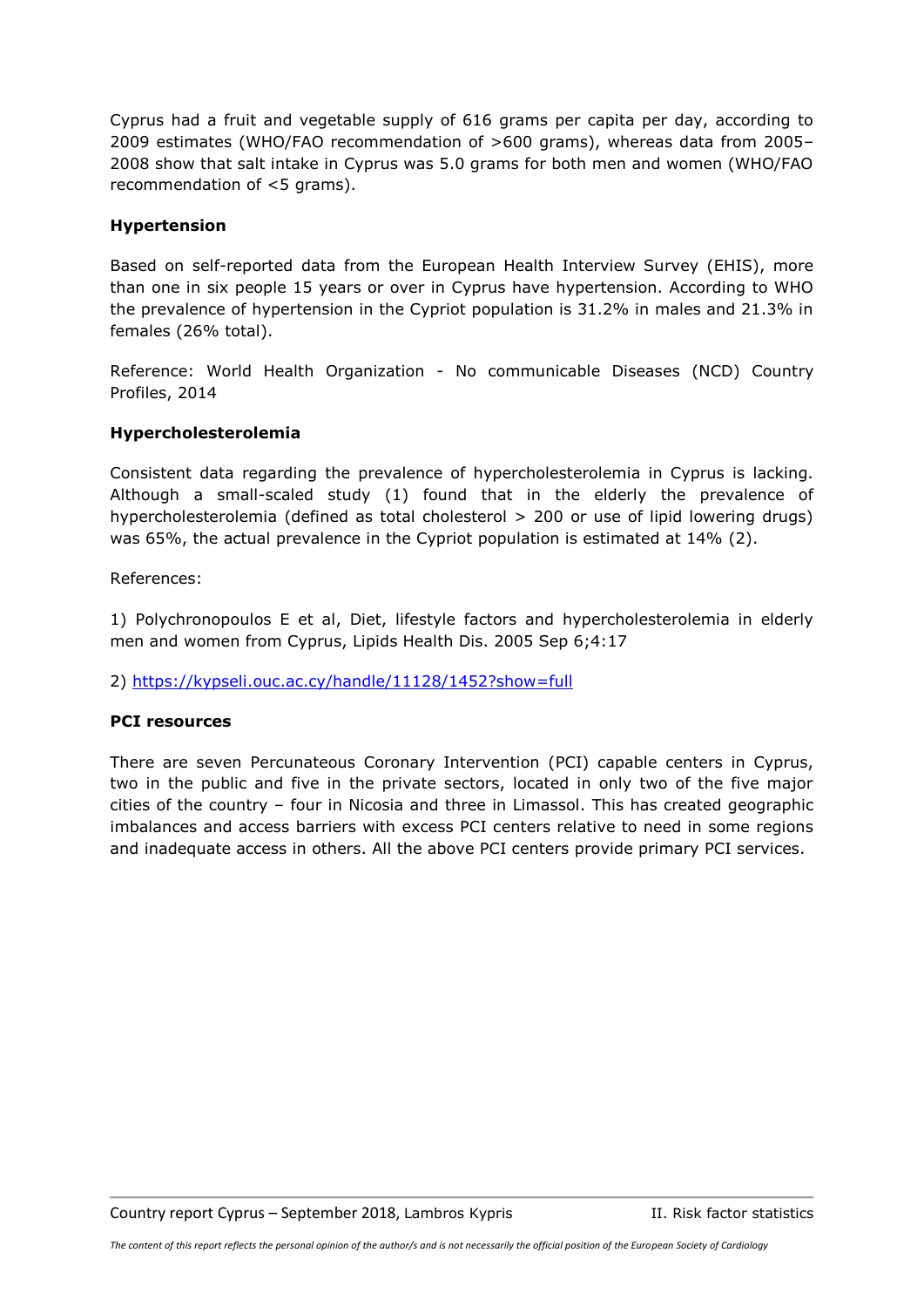# **III. Main actors and Prevention methods**

The main actors of CVD prevention in Cyprus are:

- <span id="page-7-0"></span>• The Cyprus Ministry of health
- The Cyprus Society of Cardiology
- Primary care physicians
- Cardiac centers of the private and public sector

### **Who delivers?**

Primary cardiovascular prevention is mainly provided by general practitioners, internal medicine specialists and cardiologists. The majority of general practitioners are employed by the public health care system, where they work at primary care facilities. There are no dedicated units focused on cardiovascular prevention in the public health system.

The role of the GP is to identify cardiovascular risk factors, make provisional diagnosis, treat the emergency cases and refer the patient to the secondary or tertiary centers, private or public, according to the patient's choice.

Unfortunately, primary care general practitioners face a lot of difficulties in trying to accomplish a holistic approach for a preventing program of CVD. The main barriers are: firstly, the lack of time due to the large number of patients visiting the primary healthcare centers (the year 2016, there were 929 000 visits in the General Practitioners of the public health system accounting at 51.7% of the total visits) and secondly, the scarcity of continuous specialised training in the field of CVD prevention care. The general practitioners should be more actively elaborate in the prevention of CVD in every day practice. In order to accomplish this objective, they need better training concerning prevention strategies and treatment of CVD disease. They should also be able to devote more time for prevention through every day practice.

The primary prevention at the private sector is mostly provided by cardiologists, internal medicine specialists and physicians specialized in diabetes. Due to the better education endorsed by these physicians and more available time dedicated per patient, the prevention measures for CVD may be established more effectively.

In addition, primary prevention programs for CVD disease are provided by school health services. Health visitors, on the basis of their specialised professional and technical skills, work either as autonomous or in coordination with pediatricians in the field of health promotion. They educate students about healthy lifestyle issues.

Secondary prevention is mainly provided by cardiologists and internal medicine specialists both in the private and public health systems.

The Cyprus Society of Cardiology (CSC) was founded in 1977 and plays an essential role in CVD prevention. It is run by a board of directors which consists of 9 members and its term runs for 2 years. There are currently 164 members. CSC is the recognised scientific body in Cyprus in the field of cardiology and has been a member of the European Society of Cardiology since 1980 and the International Society of Cardiology since 1981. The society organises campaigns, seminars and conferences (local and international) in order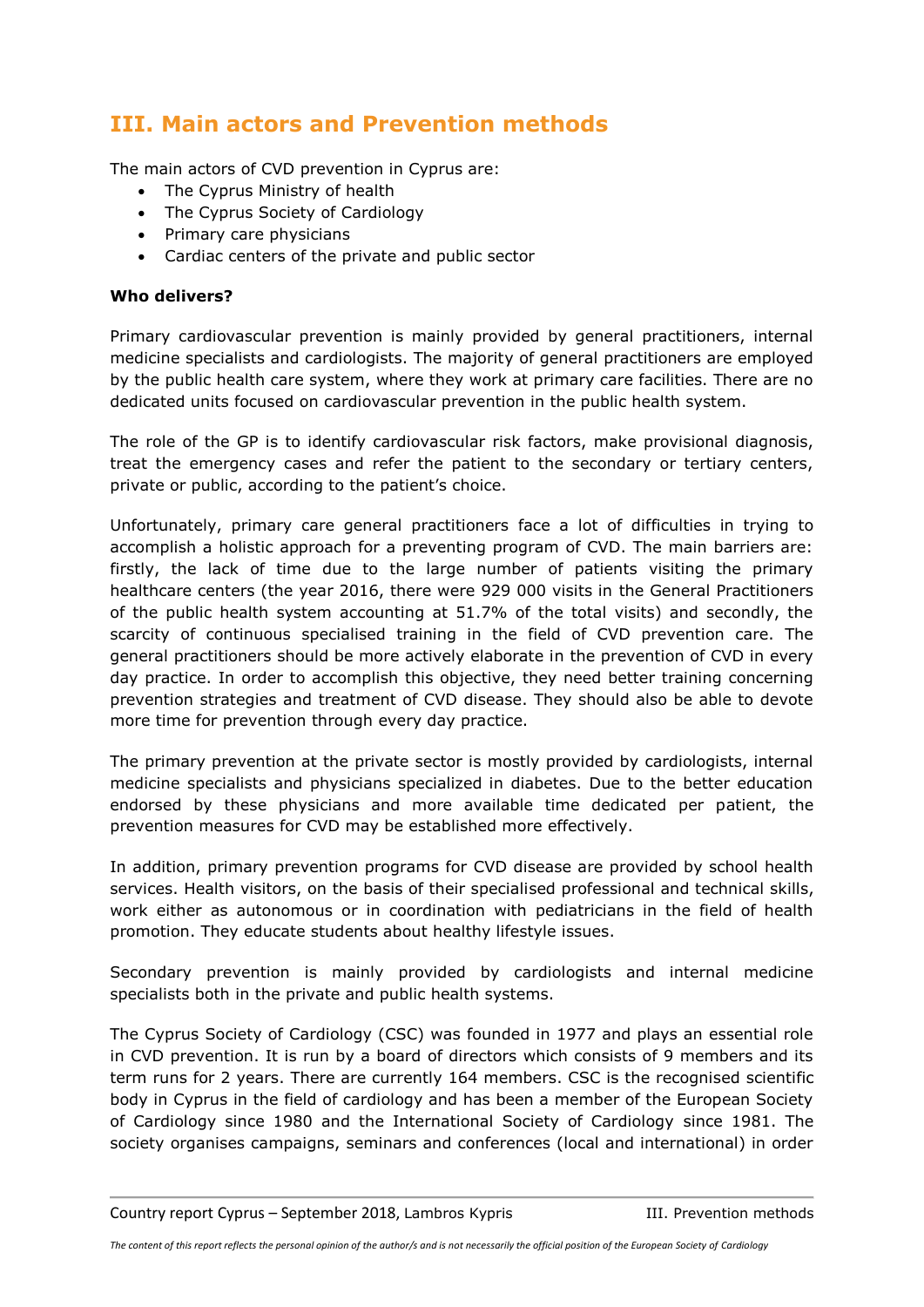to educate physicians involved (cardiologists, general practitioners, internal medicine physicians) and to raise awareness about the prevention of CVD.

#### **Where?**

The prevention of CVD is taking place in the primary health care system, which falls under the responsibility of the Ministry of Health, as well as in the private sector (private polyclinics, clinics or cardiologists at private practice). Secondary prevention is carried out in hospitals and private clinics. The public hospital services mostly gather the treatment of critically ill patients and the hospital care. In most cases secondary prevention is handled on out-patient basis at the out-patient departments of public hospital or at private units.

## **Guidance**

The [European Guidelines on Cardiovascular Disease Prevention in Clinical Practice](https://www.escardio.org/Guidelines/Clinical-Practice-Guidelines/CVD-Prevention-in-clinical-practice-European-Guidelines-on) are endorsed by the Cyprus Society of Cardiology. The Society supports their wide spread promotion and implementation in daily practice. There are no national CVD Prevention guidelines published in Cyprus and as a result the majority of cardiologists abide by ESC guidelines.

## **Quality control**

Currently in Cyprus there is no official body responsible for the evaluation and monitoring of the results of National cardiovascular prevention. At present there is the Health Monitoring Unit established by the Ministry of Health, which focuses on the health surveillance of the local population. Its responsibilities include the collection, analysis and dissemination of data as well as the observation of different trends in health indicators.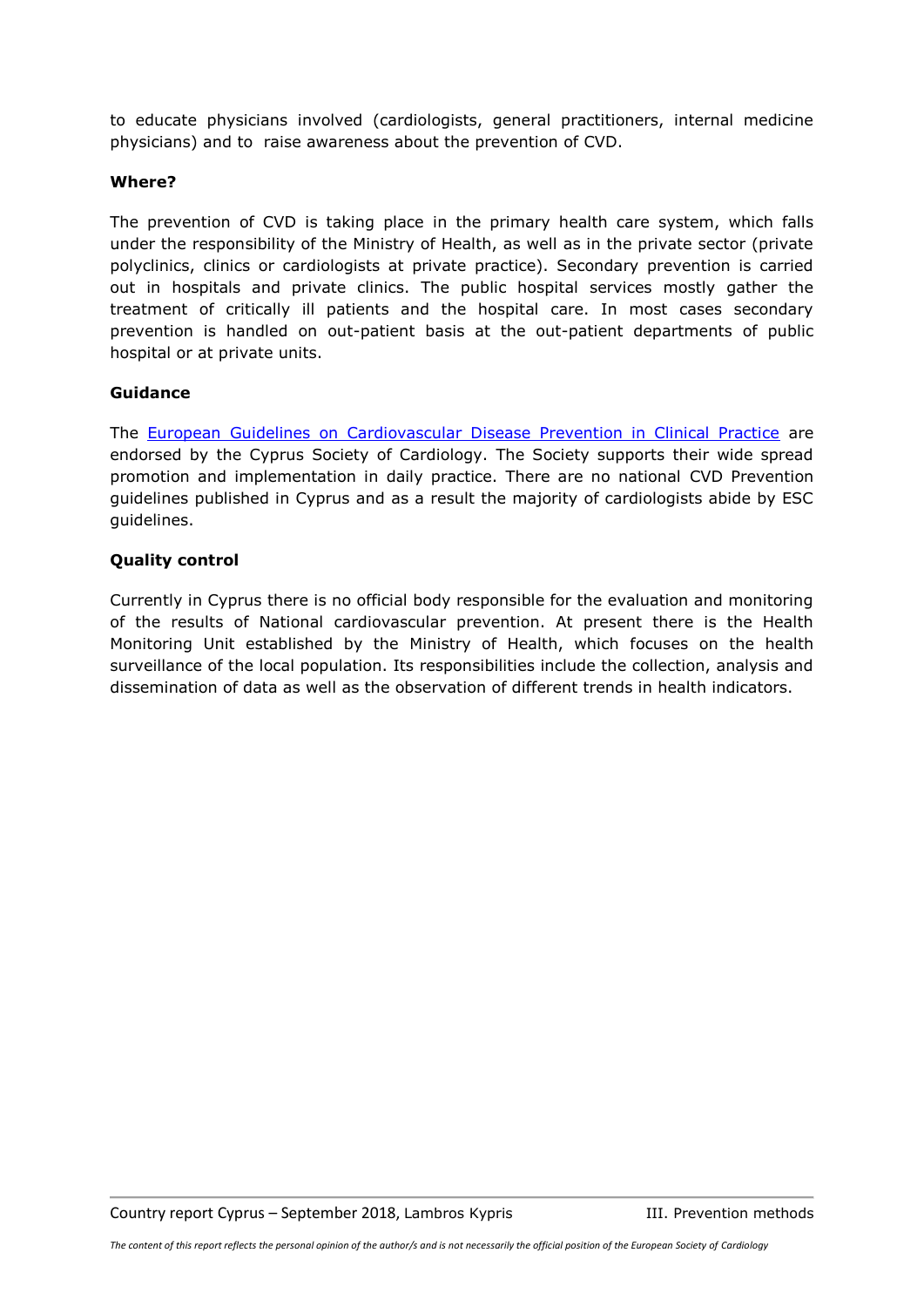# <span id="page-9-0"></span>**IV. Main Prevention activities**

## **Campaigns**

The Cyprus Society of Cardiology (CSC) is the main driver for the organisation of the "World Heart Day" in Cyprus. A variety of activities involving preventing issues of CVD are taking place during the "World Heart Day". They include radio and TV appearances by cardiologists who speak about the preventing measures of CVD, promotion of associated articles, public awareness activities such as press releases and photographic-related material to sensitize citizens about the risk factors of CVD. A campaign on Facebook was also carried out, with posts including CVD-related articles, information about the CSC, announcements concerning the main activities in the framework of "World Heart Day", as well as TV and radio clips prepared by the members of the Society. The framework of "World Heart Day" also includes the calculation of body mass index, the measurement of blood pressure and glucose levels, and the determination of cardiovascular risk.

The "Heart failure awareness day" is also organised by the CSC with analogous activities. Similar campaigns are also performed by other organisations such as the Cyprus Society of Hypertension (World Hypertension day), the Cyprus Pulmonary Society (World No Tobacco Day) and the Cyprus Diabetes Association (World Diabetes Day).

The role of the Cyprus Cardiac Patients Association is also essential in raising awareness and sensitizing the citizens regarding CVD. It also provides social and financial support.

The Cyprus volunteer's doctor's organization is a non-governmental, non-profit voluntary organization with the aim to provide free services in all aspects of medicine including the implementation of preventive measures for CVD.

## **Projects**

The projects regarding the prevention of CVD are mainly focused on diabetes, tobacco control measures and the promotion of healthy lifestyle among children and adolescents.

During the year 2016 the Council of Ministers of Cyprus approved the latest diabetes strategic plan. The plan was organised by all related stakeholders such as representatives of the International Diabetes Federation, patients' organizations, universities, scientific societies and associated ministerial departments. The plan is coordinated by the Ministry of Health and it is based on 5 pillars:

- 1. prevention and health promotion
- 2. diagnosis and treatment
- 3. rehabilitation services
- 4. research and documentation
- 5. dabetes registry

Reference:

[http://www.euro.who.int/en/countries/cyprus/news/news/2016/04/cyprus-approves-a](http://www.euro.who.int/en/countries/cyprus/news/news/2016/04/cyprus-approves-a-new-diabetes-strategic-plan)[new-diabetes-strategic-plan](http://www.euro.who.int/en/countries/cyprus/news/news/2016/04/cyprus-approves-a-new-diabetes-strategic-plan)

In this framework the Cyprus Ministry of Health organises training programs for nurses, doctors and clinical dietitians regarding diabetes in coordination with the public centers of diabetes in all provinces of Cyprus.

Country report Cyprus – September 2018, Lambros Kypris IV. Main prevention activities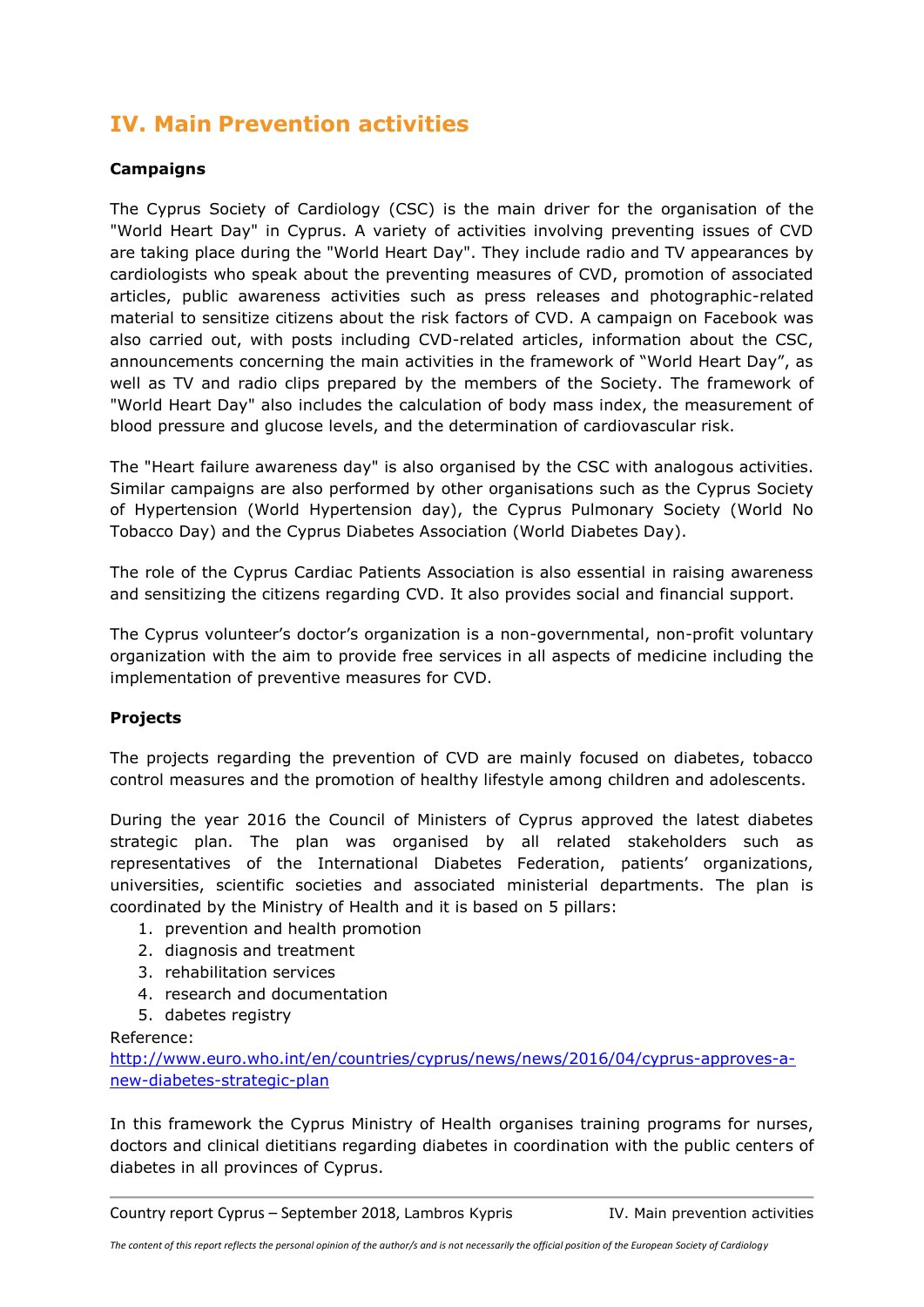The national strategy for tobacco control falls under the umbrella of the Cyprus Ministry of Health Reference:

[https://www.moh.gov.cy/Moh/MOH.nsf/All/3559BA3C98A56F4BC2257A4C001D8A4A?Op](https://www.moh.gov.cy/Moh/MOH.nsf/All/3559BA3C98A56F4BC2257A4C001D8A4A?OpenDocument) [enDocument](https://www.moh.gov.cy/Moh/MOH.nsf/All/3559BA3C98A56F4BC2257A4C001D8A4A?OpenDocument) (only available in Greek).

During the period 1997-2009, the Ministry of Health took measures for tobacco control. The main legislative changes that were made are consistent with the European Directives 1989/622, 2001/37, 2003/33. A ban was imposed on tobacco advertisements at the following media outlets: TV, cable TV, radio, cinema or other services of information society. Since January 2010 smoking is forbidden in recreational areas, closed public places, and health care establishments. Cyprus citizens have the opportunity to get information for smoking cessation through a free telephone line (1431). The Cyprus National Addictions Authority also plays an essential role for the implementation of preventive measures on behalf of smoking control.

The Research and Educational Institute of Child Health represents Cyprus in the European Research Program IDEFICS. The program has a total duration of 5 years and aims at changing dietary habits in preschool and school aged children. The focal point is the prevention of chronic diseases such as obesity and hyperlipidemia. At this stage, the basic evaluation of the participants is carried out with a special protocol. The program includes 25 universities from 9 European countries.

The above Institute also participated in the following projects:

- The Porgrow program which investigated the factors that were associated with obesity in children. The project was funded by the European Union with the participation of nine European countries.
- The epidemiology of smoking in Cyprus and its effects on health.
- Participation in a research program which evaluated the association of socioeconomic factors with the students' health level.

Reference: Research and Educational Institute of Child Health, available at <http://www.childhealth.ac.cy/> (in Greek only)

## **Education:**

The education system in Cyprus is dominated by three public universities (The University of Cyprus, The Open University of Cyprus and The Cyprus University of Technology) and four private universities (European University, Frederick University, University of Nicosia and Neapolis University).

There are 3 medical schools (two in private universities and one in a public university). The different aspects in the field of CVD prevention are included in the curricula of medical universities.

A postgraduate program in family medicine is running at the University of Nicosia. No postgraduate programs in cardiology have been implemented yet.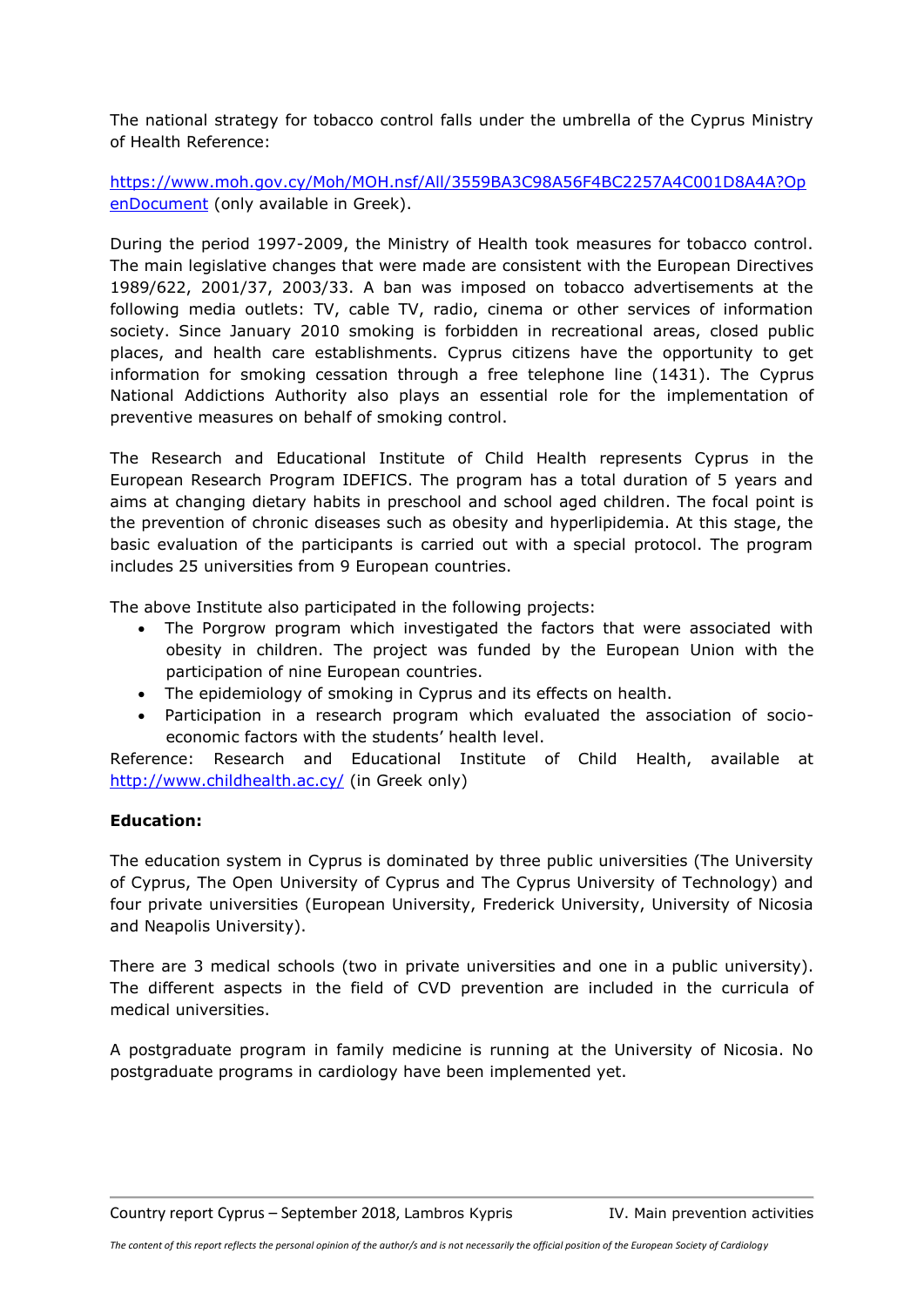# <span id="page-11-0"></span>**V. Cardiac Rehabilitation (CR)**

Cardiovascular Rehabilitation (CR) is not well established in Cyprus due to the lack of specialised centers, specialised programs and organised multidisciplinary teams.

A multidisciplinary approach considered to stabilize, slow, or even promote regression of CVD is the key component for a successful CR. Unfortunately this approach needs a lot of efforts in order to become a reality in our country. CR is recommended after cardiovascular surgery and after acute myocardial infarction stable coronary artery disease, heart failure, peripheral arterial disease, and arterial hypertension.

## **By whom and how**

To address the inadequate availability of CR in Cyprus, coordinated efforts through a National Program of prevention and control of cardiovascular diseases, are required. This National program should embrace actions for the initiation of rehabilitation programs.

The core elements of CR include initial evaluation of patients, physical activity training and counselling, nutritional counselling, management of risk factors (i.e., dyslipidemia, hypertension, obesity, diabetes mellitus, and smoking), as well as psychosocial interventions and counselling.

At this time CR referral is provided sporadically by cardiologists of the private sector. The absence of an expert multidisciplinary team for CR, to be provided free of charge in the public health system, is one of the main barriers for the establishment of a successful CR program. The cardiologist is the main doctor who is responsible for the baseline assessment of the patients as well as for the coordination of the patient's follow up and the linkage with other experts such as dietitians, physiotherapists etc. A basic program of CR is provided free of charge by the Cyprus Cardiac Patients Association in the Nicosia area.

The implementation of CR in Cyprus constitutes a pressing need, as the CVD is one of the main causes of morbidity and mortality. The EAPC expertise may contribute to achieve effective CR programs. The organisation of CR courses for cardiologists in all provinces of Cyprus (public and private sector) should be the first step. Secondly, the coordination of cardiologists with other experts associated with CR would be essential for the gathering of experts' groups. The creation of such trained groups in the core elements of CR may support CR provision through the country. Inpatient and outpatient groups through the public and private sectors both need to be well organized. The establishment of a holistic approach for CR could assist the reduction of CVD disability.

The World Health Organization (WHO) defines CR as the "sum of activities required to influence favorably the underlying cause of the disease, as well as to provide the best possible physical, mental and social conditions, so that the patients may, by their own efforts, preserve or resume when lost, as normal a place as possible in the community".

Under the light of this definition a lot of steps are required in order to pose CR at the forefront of care.